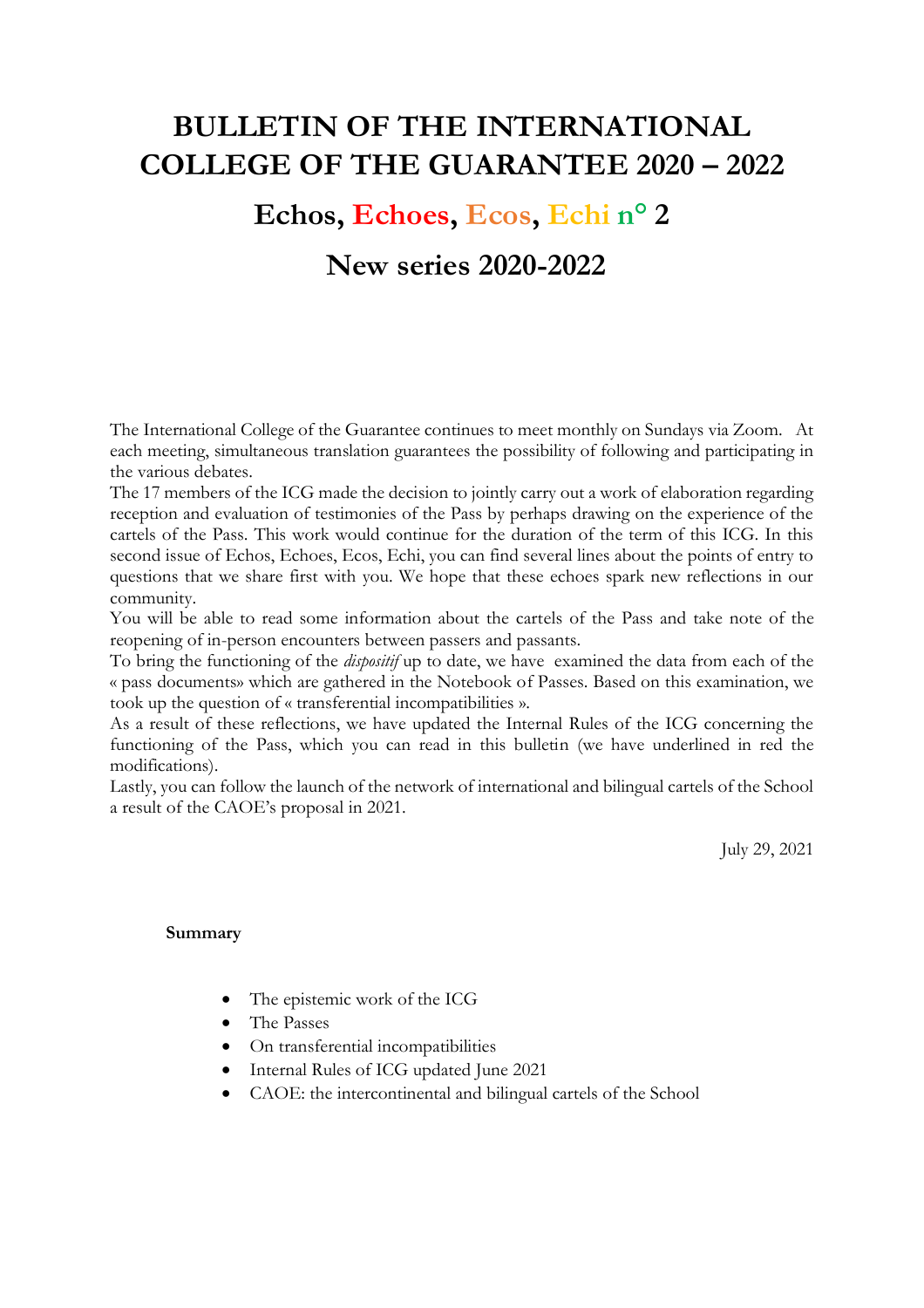#### • **THE EPISTEMIC WORK OF THE ICG**

During the first months of its mandate, the ICG discussed what orients its decisions regarding passes heard and its nominations. In this initial period, we prioritized questioning « the marks of structure ». Little by little, we distinguished between what has to do with marks of structure and what belongs to the unexpected and which, when possible, results in a nomination. It would be misleading to think that the afore-mentioned marks not be present to welcome the Passes; on the contrary, the tension that arises between the marks of structure and what appears as unprecedented renders them indissociable. This is the reason the marks said to be structural must be differentiated from « what is expected » by the cartel of the Pass. It is not a matter of an expectation. Without these necessary marks of structure, there would be little room for surprise. One of the questions we debated focused on what to do in order that these marks of structure not become doxa, for it is not so easy to escape the slope toward opinion.

The marks of structure orient the functioning of the cartels of the Pass, it being understood that structure here is the course of an analysis. In our debates, we have pursued an inventory of the terms that Lacan transmitted to us on this question: the demand, the transformation of the symptom, the manifestation of the subject supposed of knowledge entry and the failure of the supposed knowledge at the time of the end, the fall of identifications, the moment of the act in the passage from analysand to psychoanalyst. These are some of the marks with which we work in the clinic, all of them taken from Lacan's teaching and which contribute to his proposal of the *dispositif*  of the Pass in the School. It remains to be established what the clinical manifestations are. A question suitable for being worked on in the cartels of the Pass.

Thus, the work we agreed upon for the first half of our meetings was firstly to debate the marks of structure and this will likely continue for the duration of our mandate.

#### • **THE PASSES**

On June 13, we sent a message to all the members of the IF to inform them that currently in Europe travel and in-person encounters between passants and passers are once again possible. Thus we have the possibility to function by videoconference and/or in-person. We hope that very soon this will again be possible in the Americas.

During the first trimester of 2021 the ICG received 6 requests for the Pass. One of these, from the French *dispositif* of the School, resulted in the nomination of Anastasia Tzavidopoulou as Analyst of the School (announced in Echos n°1). The participants at the Second European Convention were able to hear her testimony. There were four requests from the *dispositif* CLGAL, all from Brazil; and one request from Italy. One of the requests from Brazil has been heard and the cartel which heard it has communicated its decision to the passant.

The other four cartels are ongoing

#### • **ON TRANSFERENTIAL INCOMPATIBILITIES**

#### **Caring for the Guarantee? Effets d'école, effets de colle, decolar, d'écolage**

With our colleagues of this ICG, we wished to devote as much time as possible to the work of elaboration. In this issue of Echos we include the new internal rules of the ICG which incorporate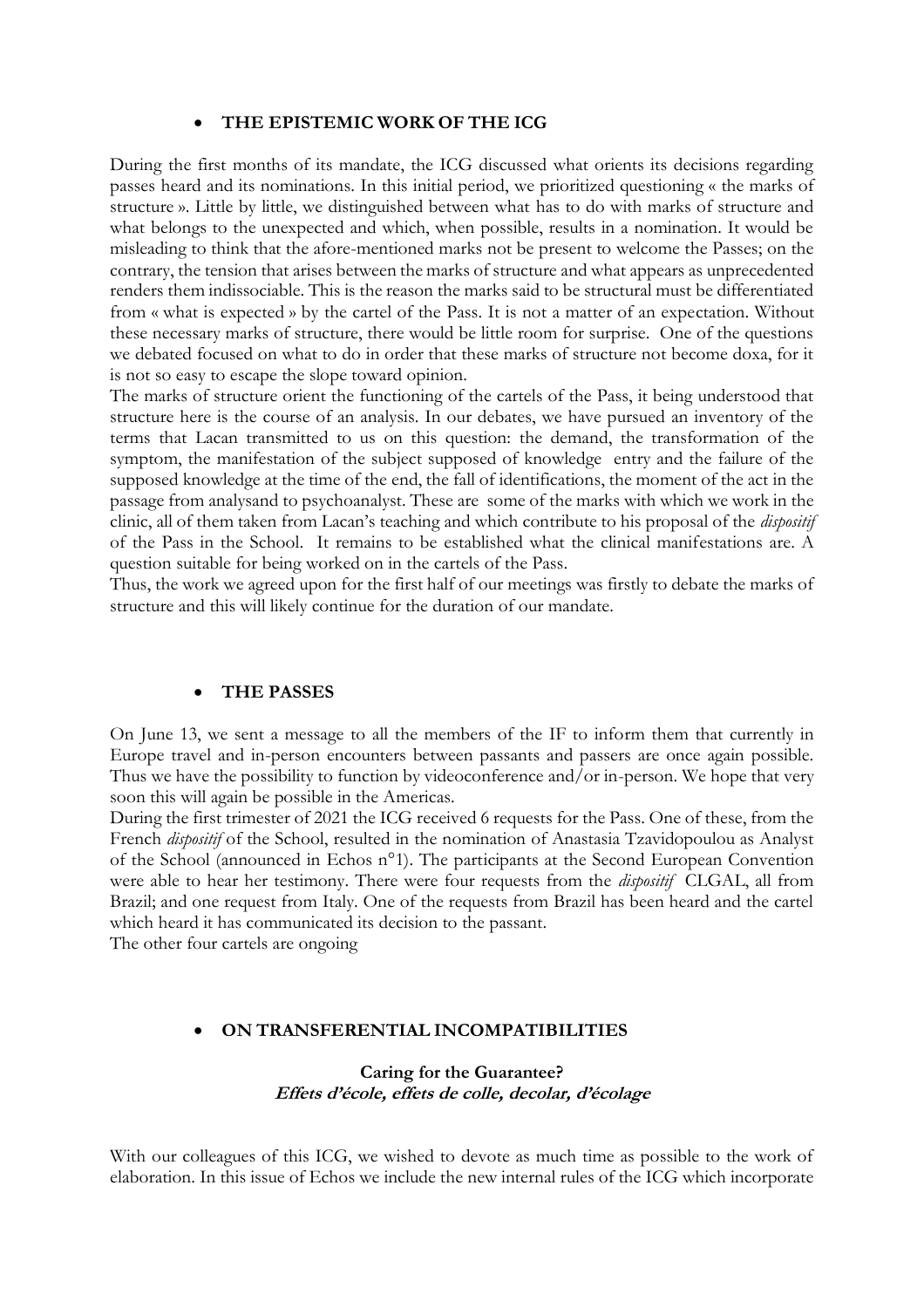certain clarifications we discussed and which concern the drawing of lots for the Passers. We know that the role of Passer is a cornerstone of the *dispositif* of the Pass and that there is no guarantee that those chosen will be able to effectively fulfill their function. We are faced with a point which is very important and very delicate. It is the task of the AMS to designate Passers who are at the end of their analysis, in a certain imminence of the Pass, that is to say, close to seizing or already having noted the failure of the subject supposed to know, but it is not easy to locate this and the supposition of knowledge is conducive to creating an obstacle.

We also discussed what we considered to be « incompatibilities », asking first what would be of the order of transferential incompatibilities. So what would a transferential incompatibility be? If we use a definition in extension, there are some that most of us will surely agree upon, as for example, the fact that passant and passer cannot have the same analyst. We also considered incompatible the fact that the two Passers would have been appointed by the same analyst or that the Passer would be in supervision with the analyst of the passant. Lastly, we considered as incompatible a Passer working in a cartel with the Passant or with the analyst or supervisor of the Passant.

At first glance, this may seems too restrictive and/or too bureaucratic. It is not a matter of bureaucratizing the *dispositif* but of taking the greatest possible care to provide the best possible conditions for functioning and to remove as much as possible persons who could favor glue effects, while on the other hand promoting effects of School and of launching.

This School was founded on a multilingual principle and this strange Babel has shown itself capable of supporting the Pass. This is what distinguishes our School from others that call themselves Lacanian. Relying on multilingualism already indicates something about welcome of the foreigner in its functioning. We have noted that it is not easy to maintain this fundamental base, the majority tendency would instead be to prefer local and regional exchanges, taking place in their own language. The openness to the foreigner is an opportunity offered by this School. It is an invitation to immerse oneself in the discoveries that this polyphony of *extimité* can bring. Each language has its genius. In the Pass as it is practiced in this School, we have the opportunity to take this as far as possible. This opportunity can be hindered by the tendency to transferential viscosity, and by the inclination to become trapped in various already established transferential circuits.

We therefore propose to work to promote a functioning as removed as possible from the effects of person and of group. It does not seem necessary to us to bureaucratize the functioning by enacting restrictive clauses. Perhaps it is enough to follow the principle that orients the Pass : to illuminate the passage that can lead an analysand to become a psychoanalyst, to identify as well as possible the emergence of this desire. If it is question of obtaining this absolute difference, why not attempt to make this a principle that also applies to the choice of passers and of members of a cartel ?

#### • **INTERNAL RULES OF THE ICG MODIFIED JUNE 2021**

- 1- The Instances of the *dispositif* of the pass
- 1.1 ICG
- 1.2 Secretary of the ICG
- 1.3 CAOE
- 1.4 The cartels
- 1.5 The local secretary of the pass
- 2 Functioning of the *dispositif* of the pass
- 2.1. The list of *passeurs*
- 2.2. The stages of its functioning
- 2.3. The transmission of the answers of the cartels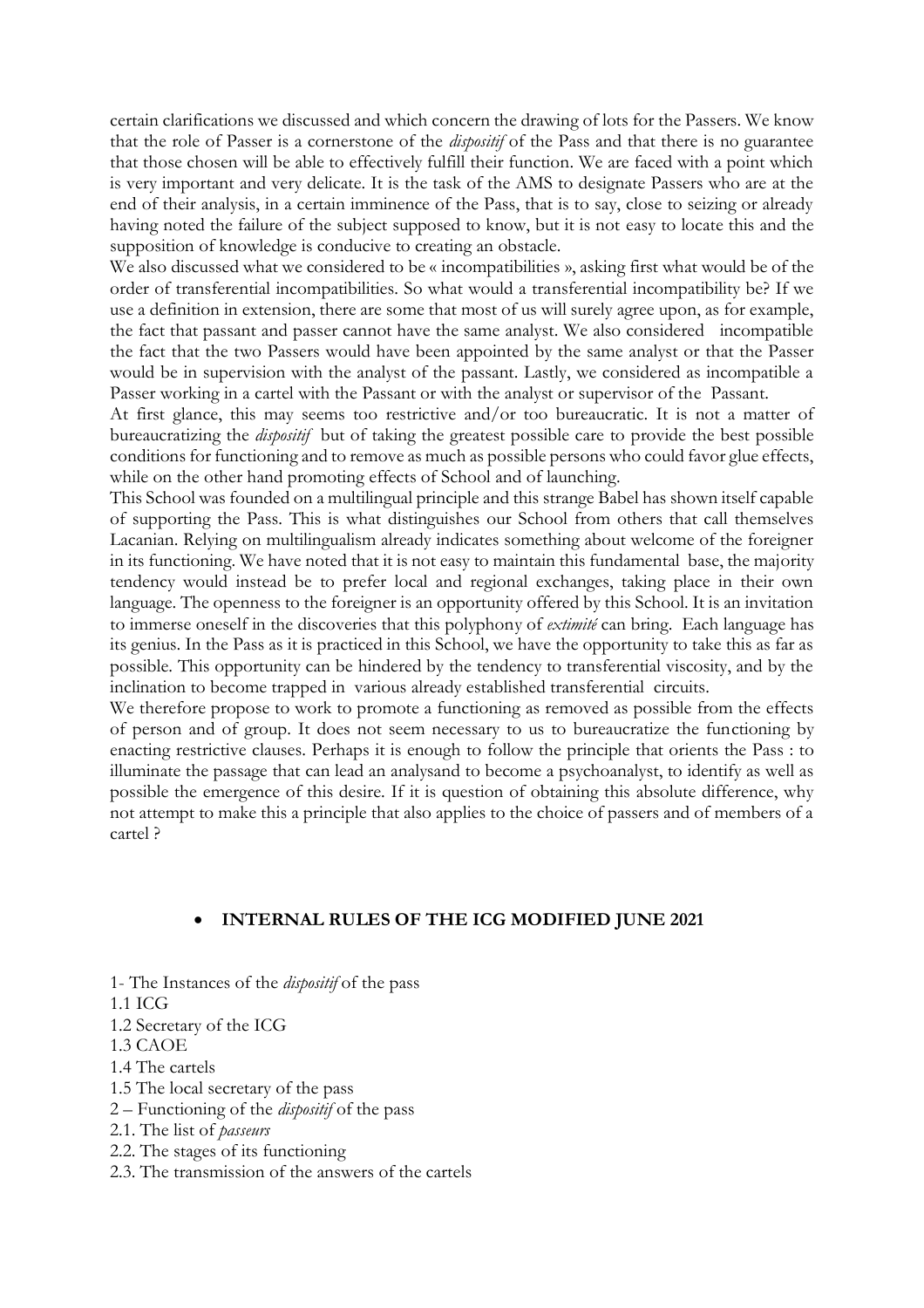2.4. The *passeurs*

2.5. The International Commission of Accreditation of AMS

3 – Addenda: the admission of the members of the School

# **1 - THE INSTANCES OF THE DISPOSITIF OF THE PASS 2020/2022**

# **1.1. ICG**

8 members for the *dispositif* of France and attached: Sidi Askofaré, Nicolas Bendrihen, Cathy Barnier, Christophe Charles, Marie-José Latour, Sophie Rolland Manas, Colette Soler, Bernard Toboul

**4 members for the dispositif of Spain:** Ana Alonso, Mikel Plazaola, Manel Rebollo, Trinidad Sánchez Biezma.

**5 members for the dispositif of America:** Julieta De Battista (AL-S), Sandra Berta (Brazil), María de los A. Gómez (AL-N)**,** Fernando Martínez (AL-S), Beatriz Oliveira (Brazil).

# **1.2 SECRETARY OF THE ICG**

Colette Soler (for Europe), Sandra Berta (for America).

#### **1.3 COLLEGE OF ANIMATION AND ORIENTATION OF THE SCHOOL (CAOE) 2020-2022**

Julieta De Battista (AL-S), Sandra Berta (Brazil). María de los A. Gómez (AL-N)**,** Maria-Teresa Maiocchi ((Italy - FPL), Mikel Plazaola (Spain), Colette Soler (Europe).

# **1.4 THE CARTELES**

**1. The cartels of the pass.** They decide on the passes and are composed from within the ICG case by case, according to the passes that have finished and in accordance with the linguistic competencies and analytic incompatibilities

### 2. **The Work of the CIG**

As they already do with regard to the passes after the Cartels of the Pass have spoken, the 17 members of the ICG periodically meet to elaborate on crucial problems internal to psychoanalysis, especially those that arise in passes that have been heard. This new arrangement aims at a better exchange. They shall ensure an account of their debates and, at the end of their mandate, evaluate this new formula for work.

# **1.5 THE LOCAL DISPOSITIFS OF THE SCHOOL**

# **FRANCE**

**Commission of reception and guarantee (CAG) for the admission of members and the guarantee (pass and AMS)**: Anne Marie Combres, Marie Noëlle Jacob Duvernet, Didier Grais (secretary), François Lespinasse, Colette Sepel.

#### **SPAIN**

**Commission of admission and guarantee –CAG –DEL-F9 (FFCLE):** Dolors Camos (guarantee), Camila Vidal (secretary of the pass), Rithée Cevasco (admissions to the School) **AMERICA** 

# **Local Commission of reception and guarantee for Latin America (CLGAL)**

**AL-N, AL-S, Brasil- (**secretary of the pass**)**

Maria Vitória Bittencourt (Brazil), Dominique Fingermann (Brazil), Leonardo Leibson (AL-S), Beatriz Helena Maya (AL-N)

# **2 - FUNCTIONING OF THE DISPOSITIF OF THE PASS**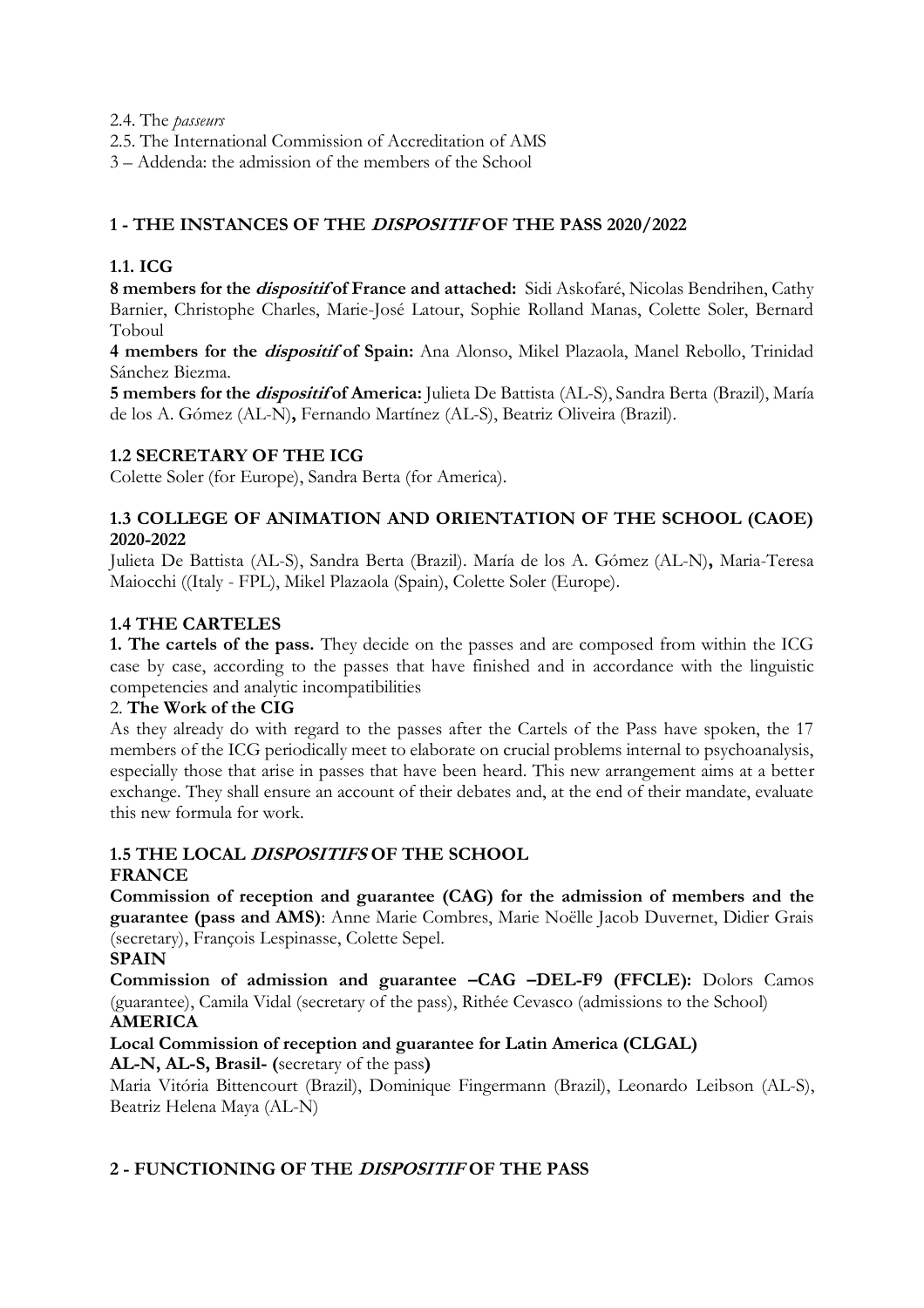#### **2.1 The list of passeurs**

This is established in each *dispositif* by the local secretaries of the pass (see below § 2.2), based upon proposals by the AMS of the local *dispositif,* or of another, if the *passeur* lives, speaks the language of the country of the other *dispositif* and that is where he/she exercises their main activity. The local secretaries transmit it to the ICG which holds the list for the entire set of the dispositifs, along with all information from the files of the *passeurs* that the secretariat sends to the ICG at the beginning of its mandate.

### **2.2 The stages of the functioning of the dispositif**

**The demands for the pass** are received locally by the secretaries of the pass who also establish the list of *passeurs.* This list is revised and updated regularly by these same secretaries. The candidate is received by a member of the local secretariat of the pass, then is discussed with the rest of the secretariat which then ratifies or declines the demand. In the latter case and if necessary, a second interview may be scheduled. The secretariat transmits their answer to the candidate and possibly may choose, at random, his/her *passeurs.* The secretary also tells the *passant* that once his testimony ends, he/she must inform the secretary. A *passant* may, if they consider it opportune, refuse a *passeur*  and choose one more name randomly.

**The secretaries of the pass** transmit to the secretaries of the ICG:

- the list of the demands for the pass,
- the list of the passes that have actually proceeded after the interview(s) of the candidates with one or several member(s) of the secretariat, along with the name of the two *passeurs,* and the file of the *passant* which they have received from the secretariat, complete with all the information necessary for the composition of a cartel of the pass.

The ICG is responsible for directing the passes to one of the cartels of the pass, keeping in mind the languages and the incompatibilities. It would be convenient to avoid the presence of the following people in the cartel: the analyst of the *passant*, the analyst of a *passeur,* the *passant's* current control analyst, possibly an analysand of the same analyst, as well as persons who are too close, for example, on account of participation in a cartel.

# **2.3 Transmission of the answers of the cartels of the pass**

The cartel composes their answer to the *passant* without needing to justify it and in the simplest of ways. According to the case: "the cartel has nominated you AS", or "the cartel has not nominated you AS". They transmit also the composition of the cartel which has decided over this pass. On this basis, each cartel evidently has to evaluate according to the particular cases, if they want to add something else. The answer is without delay.

A member of the cartel, chosen by the cartel, transmits orally the answer to the *passant,* personally when possible or on the phone when distance does not allow it. The *passant* may request, if they so desire, to have another meeting with another member of the cartel.

The answer of nomination or not nomination is communicated, to be archived, with the composition of the cartel of the pass, to the secretary of the ICG and to the secretary of the pass of the *dispositif* concerned.

**The secretariat of the ICG** (composed of the two ICG secretaries) makes sure that the Notebook is kept of all the stages. The version in paper of this *Notebook of passes* is transmitted from ICG to ICG.

The ICG transmits the set of the rules of functioning to the different local secretaries of the pass

#### **2.4 The passeurs**

The AMS of the EPFCL may designate *passeurs* as the text of the "Principles" outlines. They do so in the moment they consider opportune, through the local secretary of the pass of their Local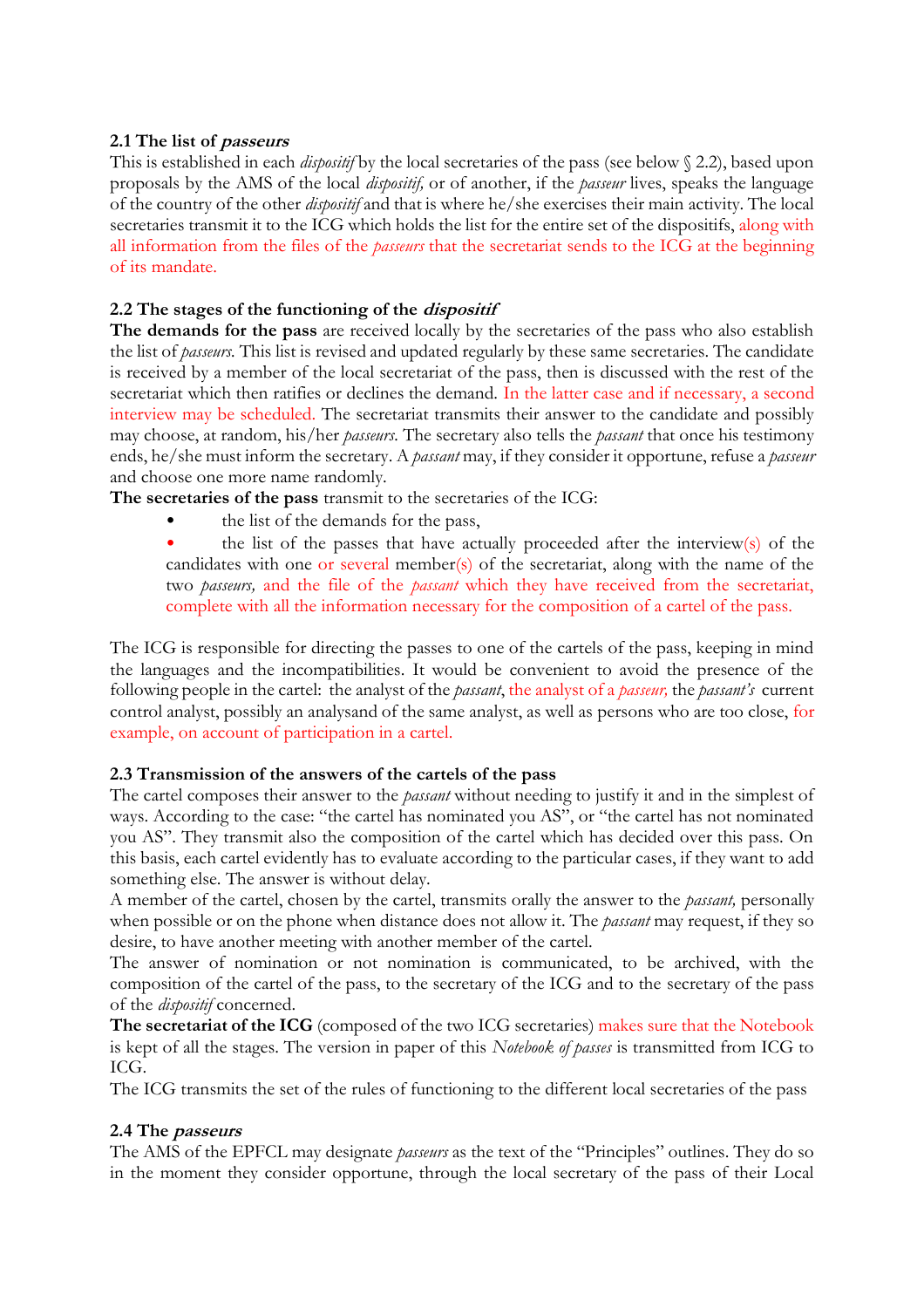*Dispositif* of the School (LDS), or of other *dispositif*, if the *passeur* lives, speaks the language of the country of that other *dispositif* and exercises his/her main activity in such country.

The secretaries of the pass randomly choose *passeurs* for the *passants* from a list of *passeurs.* This list is composed taking into account the incompatibilities—linked to the possible risks of transferential bias—such as *passeurs* who have the same analyst, a *passeur* in supervision with or in analysis with the analyst of the *passant*, a *passeur* in a cartel with the *passant* or with the analyst or the supervisor of the *passant*. Also, it is imperative to give preference to *passeurs* not yet in an ongoing pass or, failing this, have fewer ongoing passes. The *passeurs* must necessarily speak the same language as the *passant* or a language the latter speaks. If a *dispositif* has few *passeurs,* the secretary of the concerned LDS will be able to include *passeurs* designated in another local *dispositif* subscribing to said conditions.

The period of the *passeur* is limited to two years, or to three passes. When a *passeur* has not been randomly chosen for two years after their designation, the AMS who designated him/her is informed and may or may not renew the designation, if this would be necessary for the functioning of the local *dispostif* due to its lack of *passeurs.* 

It is necessary that the secretaries of the pass make sure that the *passant,* who has already chosen randomly his/her *passeurs,* be ready to begin the testimony without delay, and that they watch for the testimony not to be prolonged indefinitely.

# **2.5 The International Commission of Accreditation of the AMS**

#### **Composition of the Commission**

The second year of their period, the ICG composes within it the International Commission of Accreditation of the AMS. Their composition respects certain proportion regarding the number of members of the School in each zone. The list of the new AMS is published in June/July of the second year.

#### **Functioning**

At the beginning of their period, the ICG reminds to the local commissions, of the tasks that pertain to them regarding the criteria and the gathering of the information on the possible AMS, especially by the Forums attached to a *dispositif*. The local Commissions for the guarantee, transmit, in time established by the ICG, the proposals of AMS that they consider should be examined by the International Commission of Accreditation (CAI)

# 3 - **ADDENDA: ADMISSION OF MEMBERS TO THE SCHOOL**

#### **A) The articulation between the admission to the Forum and to the School**

The rule that consists in entering in first place to the Forum, and then to the School, seems worthy of keeping. However it should be applied sensibly and in exceptional cases a simultaneous admission to the Forum and the School may be considered.

**B) The question of criteria was examined again and has lead to the following suggestions:**  Two interviews or an interview with two people of the Commission don't seem excessive. The regular participation in the activities of the Forum or Pole must be taken into account, especially in cartels, and eventually in the Clinical College to which the candidate belongs to. In addition, also the wider participation in the national activities, for example the meeting of cartels, is also of weight. In as much as our School has international *dispositifs*, the international dimension cannot be ignored. Such dimension must be presented from the very first interview, so that the candidate gets to know it before the second interview. The papers published in Journées, inter-cartels, etc., are an objective factor of the implication of the candidate to be taken into account. The consultation with the analyst or control analyst cannot be an obligation. Corresponds to the Commission to judge if, given the case, this may be opportune.

**C) Condition of admission** as a member of the School of the Forums attached to France: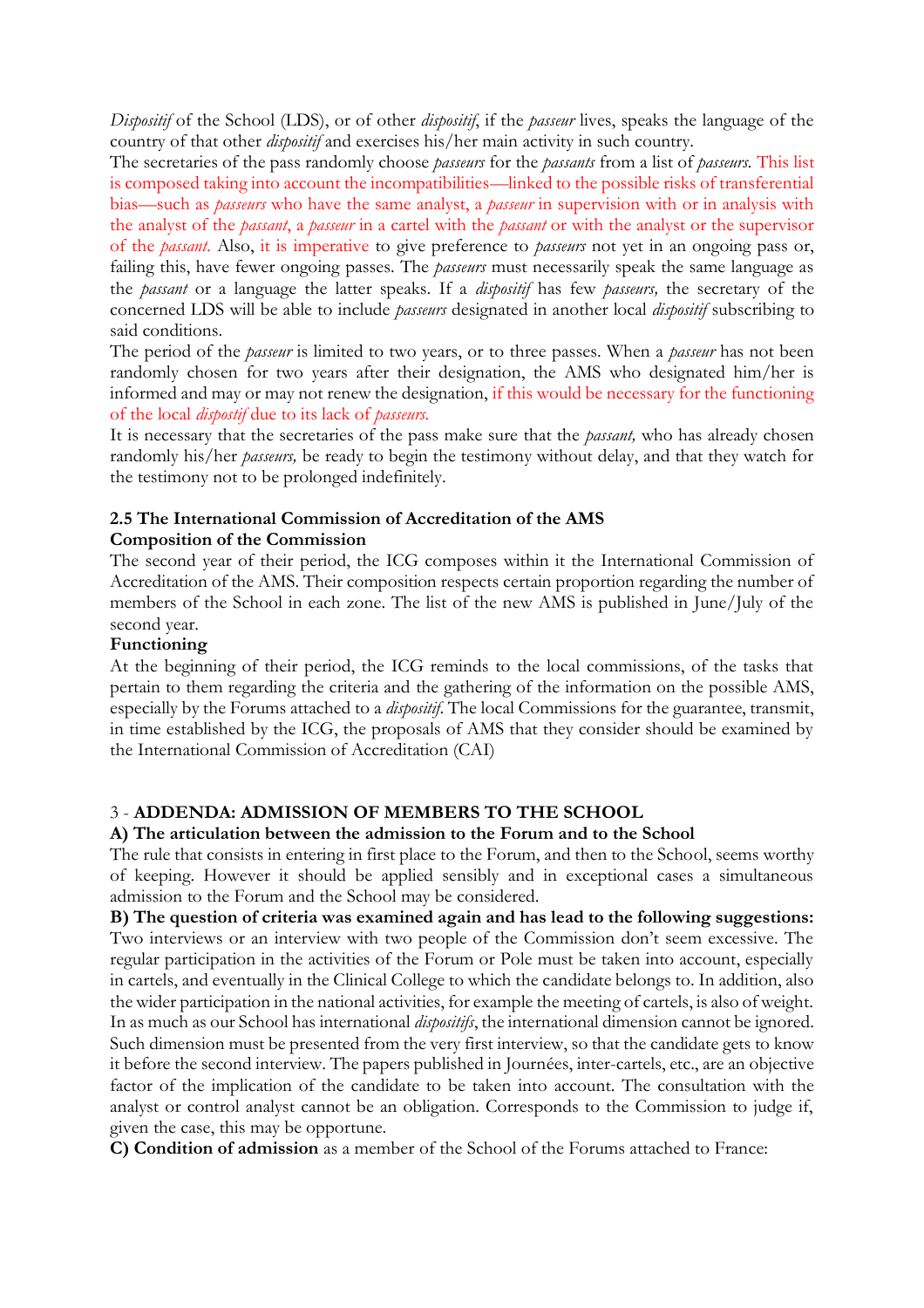The general condition to admit a member to the School belonging to an attached dispositif is that his analytic formation be sufficiently known. On this bases the CAG evidently gives adequate responses to each case. On the other hand, if one of the candidates has done the pass, and has not been nominated an AS, the cartel that has heard his/her testimony may eventually propose their admission as a member of the School.

#### • **CAOE: INTERCONTINENTAL AND BILINGUAL CARTELS OF THE SCHOOL**

Already announced in Echos 1, the proposal by the CAOE to establish a list of intercontinental and bilingual cartels for the work of psychoanalysis in intension has been welcomed by the members of the School.

Several cartels have been declared and already function, uniting colleagues from both sides of the Atlantic.

In its next meetings, the CAOE will study the best way to to give a certain resonance to the work of these cartels in order to more effectively support the work of the members of the School.

You may read below the third message from the CAOE to the members of the School. There we describe in detail the objectives and mode of functioning for their constitution, as well as the declaration form.

#### 1. **THE THIRD MESSAGE OF THE CAOE** sent via the list to Members of the School April 29, 2021

From the CIOS 2020-2021 To Members of the School

Dear Colleagues,

This is our third message concerning the project for an international network of cartels. It follows from the various questions that have been addressed to us by the three current dispositives of the guarantee and that have led us to recall the proposed arrangements by specifying them again.

These cartels will be intercontinental and bilingual. This is their definition. They will therefore bring together members of the School from two different continents who speak at least two different languages. Their aim is to promote, as we have said, new and multiple links for the work of psychoanalysis in intention not only at the level of international and national bodies where it already exists, but at the very base of the School by engaging all Members of the School who have not yet participated at the level of the bodies of management. They will find in this network a space where their work can find a new resonance, possibly via a newsletter, Study Days, intercartels, and other forms to be invented etc.

As a result, we also hope to gain more clarity in the distinction between the work of the Forum and the work of the School – a distinction which is constitutive at our origin and which also corresponds to two different modes of admission, each with its own criteria which have not ceased being debated since the beginnings of the School. They deserve to remain in the spotlight with the passage of time.

In addition, as we have said, for the work to be possible, in each cartel only one language will be spoken and that supposes, specifically, that the members of the cartel have in common one of the five languages of our community, those in which we send you this message. These cartels will therefore be bilingual in their composition, their members speaking at least two different languages as has already been said, but one of these two languages will not necessarily be the one